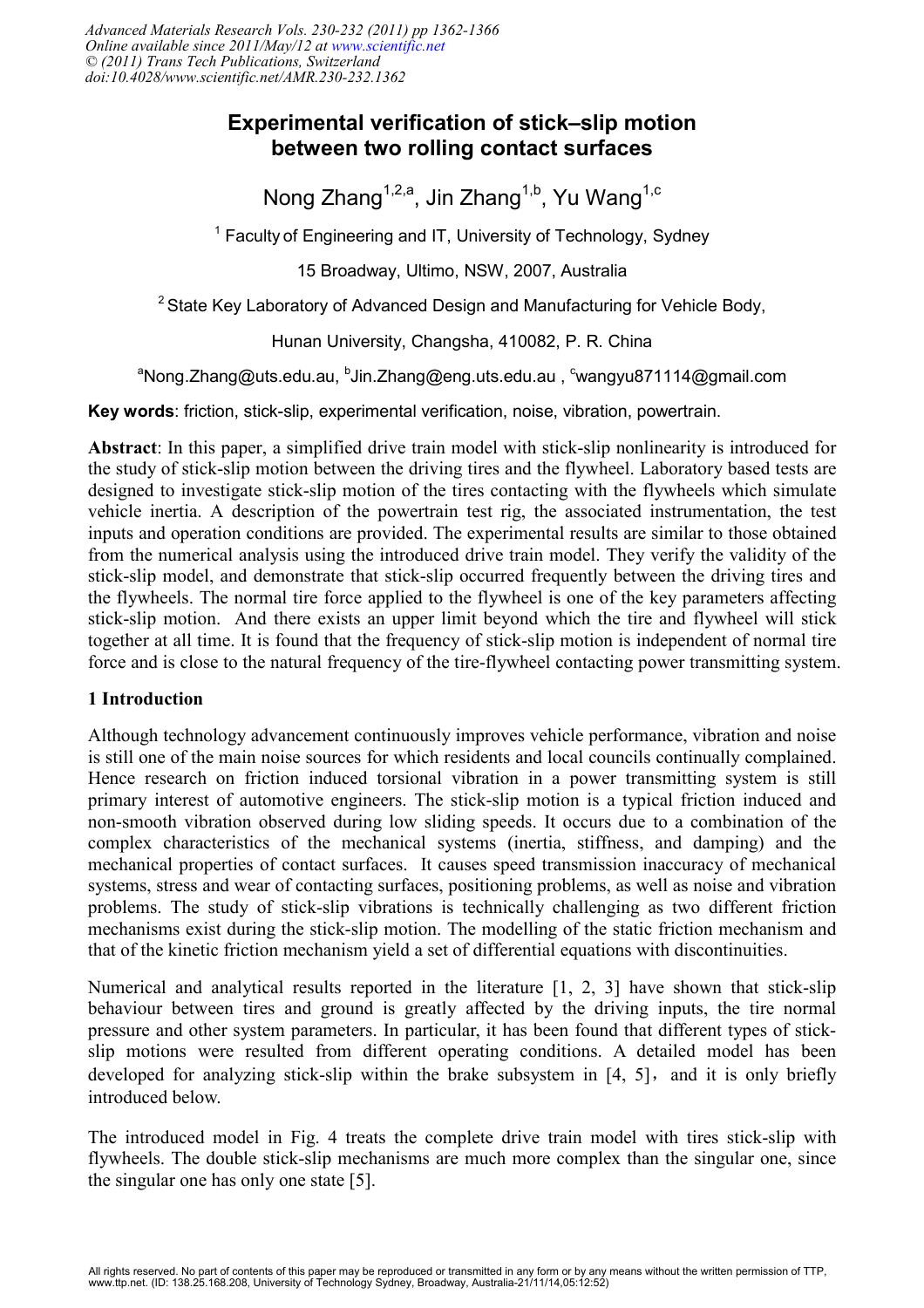

Table 1. Possible working states of the double stick-slip drive train model

| State      |            |                             |      |       |
|------------|------------|-----------------------------|------|-------|
| Right side |            | stick   stick   slip   slip |      |       |
| Left side  | stick slip |                             | slip | stick |

Figure 1. Reduced drive train model half stick-slip model

As shown in Table 1, the model has four different possible working states. The general elements of the model in matrix form have been derived by Ashley to assemble the overall system model [6]. Although many similar experimental works like reference [6] have been carried out in the past decades, most of the obtained observations are hard to be used to verify the theoretical work.

In this paper, the powertrain test rig developed at the Dynamics Laboratory of University of Technology, Sydney (UTS) is used to examine experimentally the stick-slip motion occurred between the driving tires and the flywheels which simulate vehicle inertia. In the following sections a description of the test rig and associated instrumentation is provided. The test inputs and operation conditions are detailed. And, finally, the results are presented and discussed in detail. The mechanism of stick-slip motion between the driving tires and the flywheel is explained.

## 2 Experiment Test Setup

#### 2.1 Apparatus

In this section, the UTS powertrain test rig is operated under certain conditions to obtain stick-slip motions occurred on the contact surface between tires and flywheels. The friction induced vibration, i.e., stick-slip, will be tested and the test results will provide fundamental understandings of its characteristics, as well as verification of modelling and analysing work introduced above.

Figure 2 is the schematic of the powertrain test rig. The test rig consists of all the components of a vehicle from the engine, automatic transmission, drivetrain, tires, and equivalent vehicle mass as well as chassis accessory assembly. It has been used for dynamic testing on individual components, free torsional vibrations, steady state and transient response for gear shifting process. These tests can provide further understanding of vehicle responses under different operating conditions, and verify numerical and analytical analysis on vehicle powertrain system. The flywheels are to simulate the equivalent vehicle inertia in motion and are driven by the tires. The flywheels and tires are in contact under certain normal load and hence rotate against together, while somehow there is slippage taking place in some cases. Although, the centres of these contacted bodies are fixed, a relatively low tire pressure allows slippage to happen. The powertrain test rig main parameters have been identified before and listed in [6].





Figure 2. UTS Powertrain Test Rig schematic: A) Engine; B) AT transmission; C) Propeller shaft; D) Final Drive; E) Drive shaft; F) Wheels; G) Groups of flywheels; H) Wheels; I) Rear drive shaft; K) Rear final drive; L) Dynamometer shaft; M) Dynamometer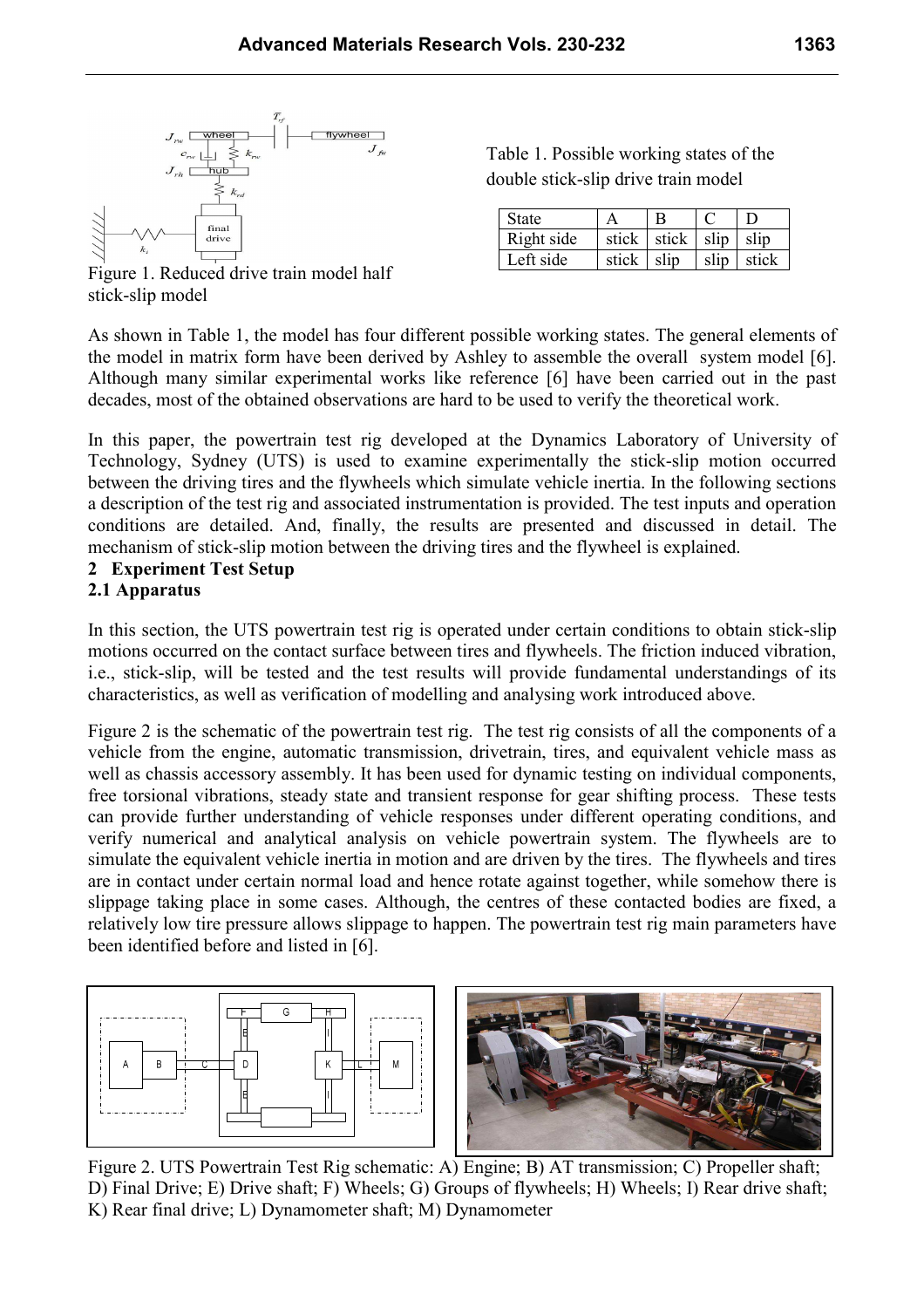#### 2.2 Test procedures

The detailed testing procedure is described below. Note that all tests are carried out with torque converter lock up clutch engaged, as the required empirical information of the torque converter (TC) transient characteristics is currently not available.

Firstly, identification of stick-slip motion: (1) the engine is started with transmission in neutral position, and then drives the whole system once transmission was putting in D (driving); (2) A constant drag is provided by the dynamometer to simulate the actual air drags on real vehicle; (3) the throttle is suddenly increased by pushing the controlling handle; (4) throttle position, propeller shaft torque, and drive shaft torque describe the transient response of the system during tests, and these data are measured and recorded by the data acquisition system. Engine speed, vehicle speed, and a set of solenoid valve single data are also monitored.

The aim of this test is to capture stick-slip motion between tires and flywheels. This provides verification for stick-slip modeling (system parameters and dynamic model) and simulations of the test rig  $[6]$ .

Secondly, normal load and stick-slip behavior: 1) several tests were carried out by varying the tire pressure from 25 psi to 45 psi (according to safety instruction from manufacturers, tire pressure 35 *psi* is the maximum tire pressure allowed); 2) the test rig was run with a sudden change of throttle position; 3) the dynamometer provides constant drag on tires; 4) Throttle position, propeller shaft torque, and drive shaft torque describe the transient response of the system during tests, and these data are measured and recorded. Engine speed, vehicle speed, and a set of solenoid data are also recorded.

These tests are designed to investigate the impact of normal load on stick-slip behavior. For higher tire pressure, the stick-slip motion between tires and flywheels could be observed with a higher throttle position (larger inputs).

#### **3 Results and discussion**

The test rig is started with engine, processing computer and dynamometer turned on. The four speed automatic transmission (AT) is placed in drive. Tires and flywheels will roll against each other; stick and slip exists and is distinguished by whether or not there is relative speed between the two contacting surfaces. Then the control handle is pushed up quickly to increase throttle position. In turn, the engine torque is raised quickly and the vehicle is in a hard acceleration process. Transient vibrations should present firstly due to the driveline shuffle. Stick-slip between tires and flywheels occurs once the stick-slip criterion is met (the internal friction torque exceeds the maximum static friction torque). The vibration is captured through the torque accelerometers on drive half shafts and propeller shaft. Meanwhile a short period of high level noise would be heard.

Torque telemetry system is calibrated to ensure that the data measured and processed appropriately. One end of a bar is attached to the wheel hub and masses are placed on the other end. The drive shaft will be twisted slightly according to masses hang on the other end. In doing this, a voltagetorque curve will be obtained for future procession. Table 2 lists the calibration results of right and left drive shaft. The measured slope of voltage-torque curve at left and right shaft is -0.002049 V/Nm and -0.002525 V/Nm.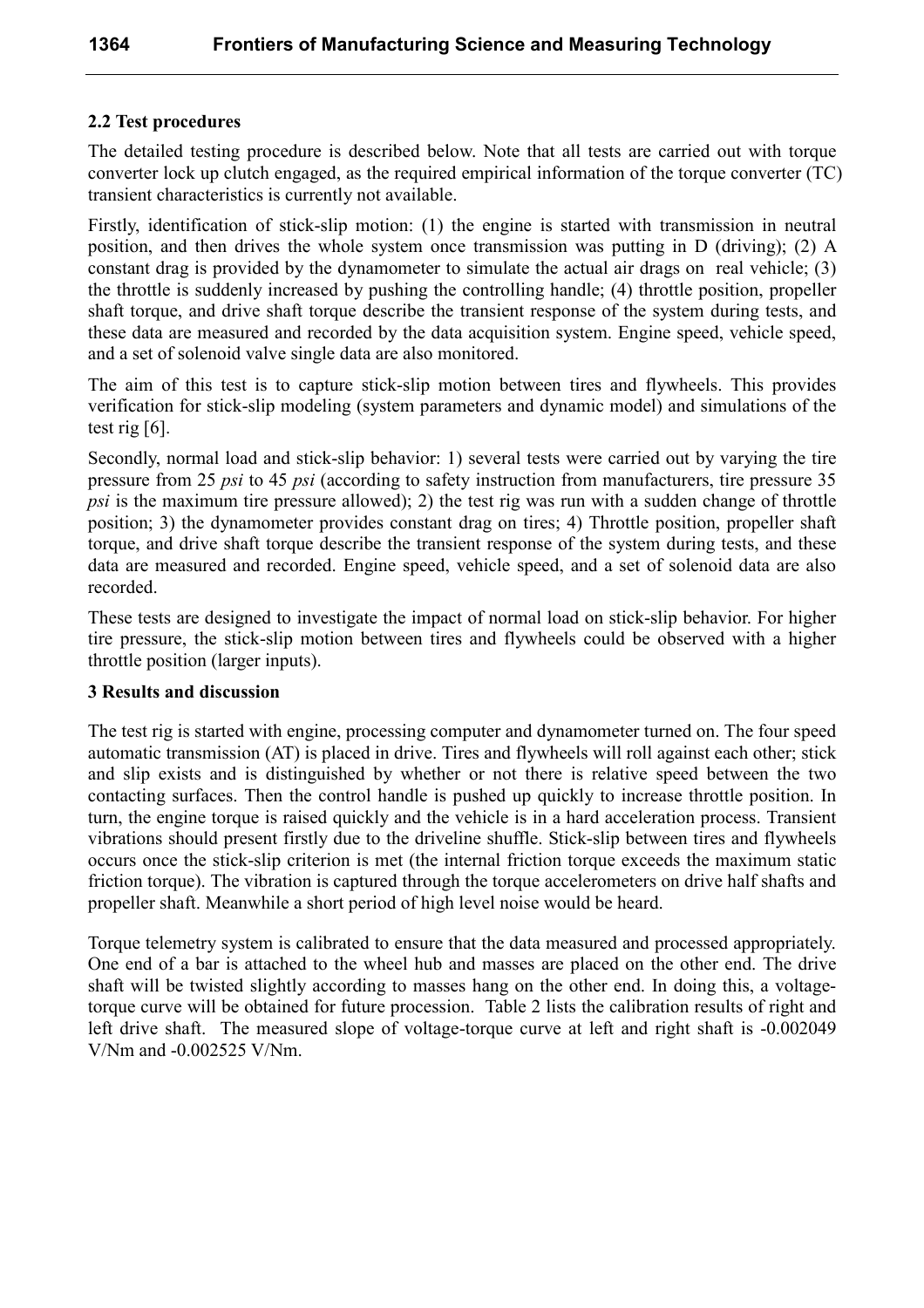| <b>Load Condition</b>                     | Input Torque<br>Load<br>Torque     |          | <b>ATI</b><br>Display | Computer<br>Measurement |  |
|-------------------------------------------|------------------------------------|----------|-----------------------|-------------------------|--|
|                                           |                                    |          | Loading               | Loading                 |  |
|                                           | N                                  | Nm       |                       |                         |  |
| $bar + mass hanger$                       | 0                                  | $\theta$ | 0.02                  | $-0.1$                  |  |
| above $+$ mass                            | 100                                | 200      | $-0.24$               | $-0.6$                  |  |
|                                           | 200                                | 400      | $-0.49$               | $-1.1$                  |  |
|                                           | 300                                | 600      | $-0.75$               | $-1.65$                 |  |
|                                           | 400                                | 800      | $-1.00$               | $-2.1$                  |  |
| <b>ATI</b> Measurement<br>Trendline Slope | $-0.002525$ V/Nm<br>$-396.04$ Nm/v |          |                       |                         |  |
| 1/Trendline Slope                         |                                    |          |                       |                         |  |

Table 2. Calibration of Whole Torque Telemetry System at LH Half Shaft

Figs. 3 show a sample result of the stick-slip vibration with tire pressure of 36 psi (the maximum tire pressure allowed according to manufacturer safety instruction is 35 psi). Figure 5 shows the recorded engine throttle position changes. The stick-slip motion causes the drive shaft torque oscillation, in contrary, when there is no stick-slip, this torque oscillation disappears as in Fig. 3. With transmission placed in drive, engine drives the vehicle. Throttle position, fuel flow rate, AT solenoid and torque are collected a thousand times per second, while speed is captured once very second. The data is processed and visualized in LabView.



Figure 3 Transient torque in LH shaft showing stick-slip impact between tires and flywheels



Figure 5. Throttle position plot



Figure 4 Transient LH shaft torque enlarged plot



Figure 6. Transient LH (dotted line) and RH(solid line) shaft torque compared

The throttle is pushed up from 10% to 30% as shown in Fig. 5. Once the noise generated from the tire-flywheel is heard, keep the throttle position still, in this case at 30%. The torque recorded on left and right drive shaft oscillates at a frequency of 14 HZ approximately; see Fig. 3 and 4. The frequency is calculated as the number of vibrations N during the stick-slip divided by the stick-slip period T, i.e.  $f = N/T$ . The mean torque (during stick-slip) is found to be around 1230 Nm. The vibration dies out in about 0.7 second. After the stick-slip noise disappeared, pull back the throttle position to 10%. Waiting until the test rig running in steady state, push the throttle position up again to 30% and the stick-slip noise is captured again, seen from Fig. 3 to Fig. 5. The torque on the right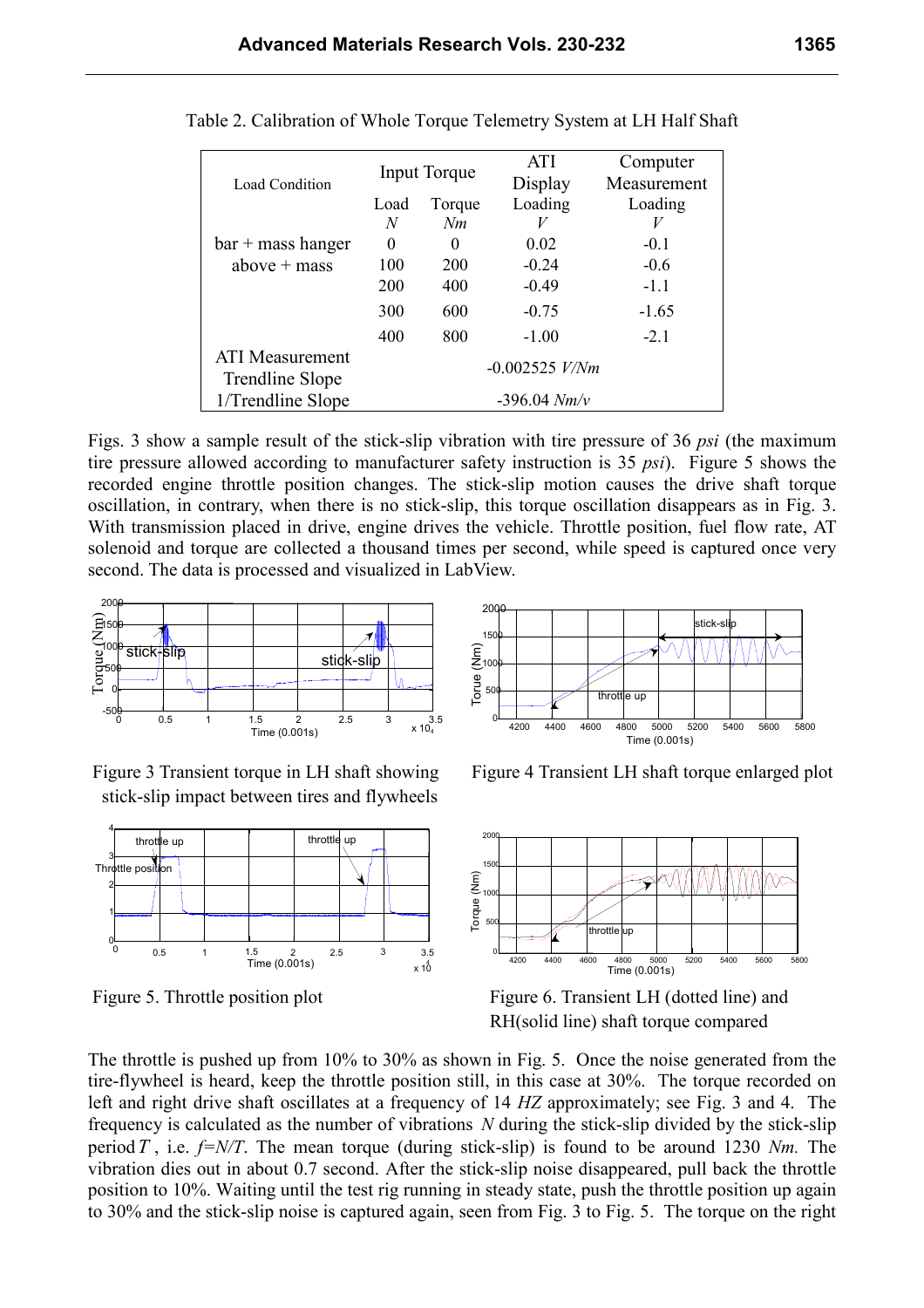and left drive shaft is compared in Fig. 5 The vibration of tires at the right and left shows a phase difference (roughly 0.5T). In detail, the left shaft torque lags behind the right by half a period. Note that there is also a value difference between them. This could be caused by the residual torque within the differential gear box. The stick-slip vibration occurs once the throttle was pushed to 3.0 (seen from Fig. 5).

| $\cdot$ -<br>$\mathbf{m}$<br>Tire pressure (psi) | 26      | 28    | 30     | $\sim$<br>ے ر | 34    | $\sim$<br>3t | 38    | 40                       | >40     |
|--------------------------------------------------|---------|-------|--------|---------------|-------|--------------|-------|--------------------------|---------|
| Mean torque [Nm]                                 | $- - -$ | 104.5 | 1160.6 | 125.0         | 175.9 | 1230         | 308.0 | 1335.<br>1 <i>555</i> .1 | $- - -$ |
| Time<br>[s]                                      | 1.645   | .565  | 1.500  | .050          | 1.040 | About 0.7    | 758   | 0.500                    | $- - -$ |

Table 3. Impact of normal force on stick-slip behaviour

By varying the tire pressure from 26 to 46 by 2 in each time, several times of experiments are conducted to further investigate the impact of normal force on stick-slip behaviour. According to safety instruction, the tire is allowed to be pumped up to 35 psi. However, for research interest, we study more cases beyond this limitation, and find that the frequency is roughly 14 HZ all the time. From the table 3, it can be seen that the observed stick-slip behaviour from the test rig dies out in a short period. Furthermore, the noisy periods vary with different tire pressure. The higher the pressure is the shorter the period will be. The mean value of the tested shaft torque seems to be increasing with the rise of tire pressure. The required throttle position to induce stick-slip motion varies with the increase of tire pressure.

#### **4 Conclusions**

In this paper, the stick-slip behaviour between two rolling contact surfaces is experimentally investigated on a powertrain test rig. The tests simulate the hard accelerations of a vehicle with various throttle inputs and tire pressures. Under these operating conditions, stick-slip occurred frequently between the driving tires and the flywheels, and was confirmed from the observed noise and the wear on the driving tires. A large amount of the torque measured from the two driving shaft have proved the existence of stick-slip motions.

The main findings resulted from this study are: 1) the normal tire force applied to the flywheel is one of the key parameters affecting stick-slip motion and there exists an upper limit beyond which the tire and flywheel will stick together at all time; 2) the frequency of stick-slip motion is close to the natural frequency of the tire-flywheel rolling contact and power transmitting system and the stick-slip frequency is independent of normal tire force.

## **Acknowledgements**

Financial support for this research was provided by the Australian Research Council (DP0988429) and Key Project of Chinese National Programs for Fundamental Research and Development (Grant 2010CB832705).

## **References**

- [1] A. Crowther, N. Zhang, D. Liu, and J. M. Jeyakumaran, "Analysis and simulation of clutch engagement judder and stick-slip in automotive powertrain systems," presented at Proceedings of the Institution of Mechanical Engineers Part D: Journal of Automobile Engineering (2004).
- [2] T. K. Pratt and R. Williams, "Non-linear analysis of stick/slip motion," Journal of Sound and Vibration, vol. 74, pp. 531-542 (1981).
- [3] J. J. Thomsen and A. Fidlin, "Analytical approximations for stick-slip vibration amplitudes," International Journal of Non-Linear Mechanics 38 pp. 389-403 (2003).
- [4] J. Zhang, N. Zhang, and A. R. Crowther, "Analytical study of brake groan through a coupled DOF brake model," accepted by Special Volume on Computer-Aided Engineering of JJIAM (Japan Journal of Industrial and Applied Mathematics) (2009).
- [5] J. Zhang, "Nonlinear Vibration in Powertrain Systems Induced by Friction Couplings," Faculty of Engineering: PHD thesis, University of Technology, Sydney (2010).
- [6] A. R. Crowther, "Transient vibration in powertrain systems with automatic transmissions," Faculty of Engineering: PHD thesis, University of Technology, Sydney (2004).